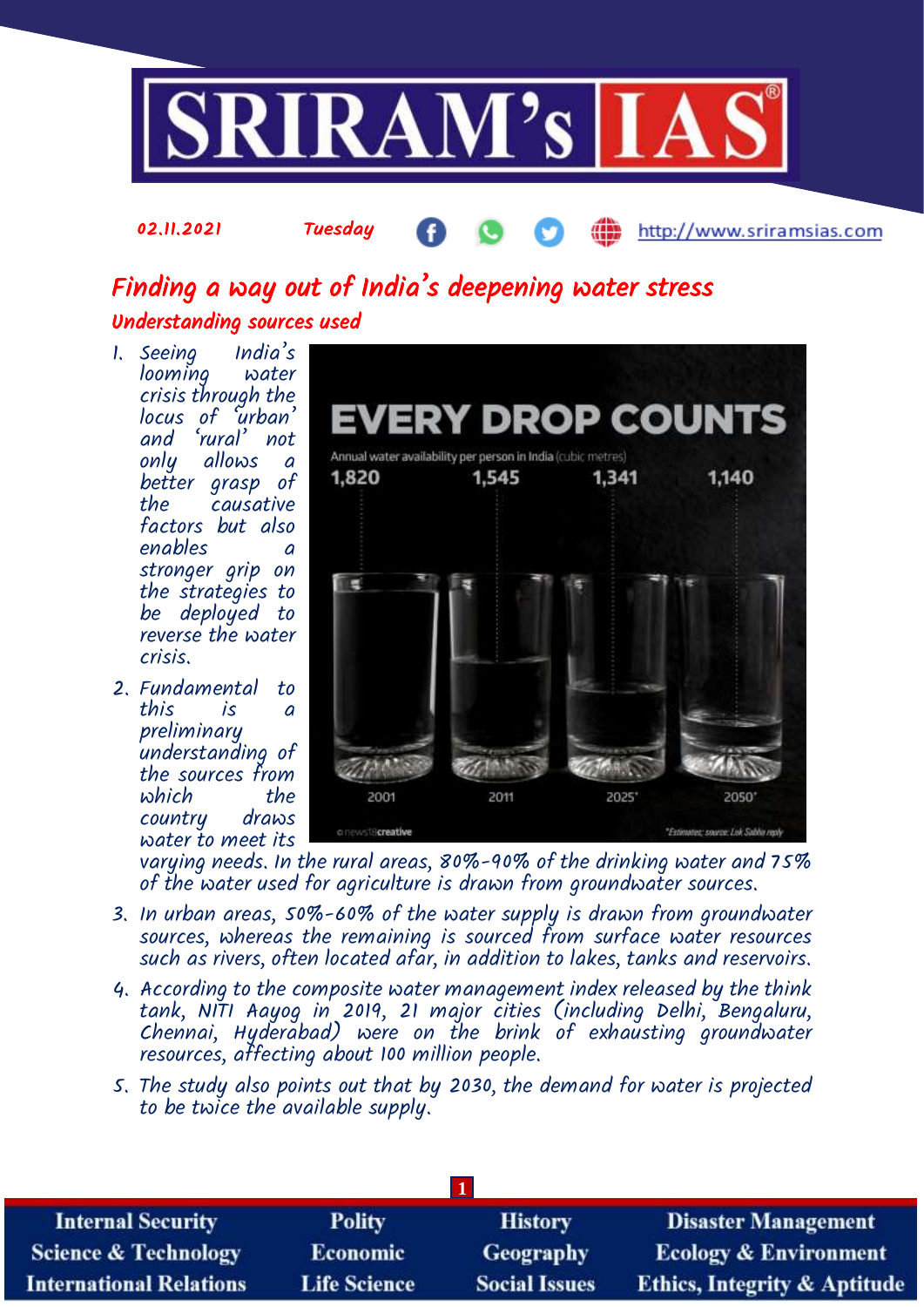

# The Chennai case study:

- 1. A significant, and by no means less worrying, example of the water crisis that unfolded before our eyes were in Chennai in 2019, where life came to a standstill and parts of the city went without piped water for months.
- 2. Many have cited the poor rainfall received in Chennai in the previous year as one of the main reasons for the water crisis.
- 3. However, there is a need to understand the ground-level steps (or missteps) which have been equally responsible factors.

**2**

| <b>Internal Security</b>        | <b>Polity</b>       | <b>History</b>       | <b>Disaster Management</b>              |  |  |  |
|---------------------------------|---------------------|----------------------|-----------------------------------------|--|--|--|
| <b>Science &amp; Technology</b> | <b>Economic</b>     | Geography            | <b>Ecology &amp; Environment</b>        |  |  |  |
| <b>International Relations</b>  | <b>Life Science</b> | <b>Social Issues</b> | <b>Ethics, Integrity &amp; Aptitude</b> |  |  |  |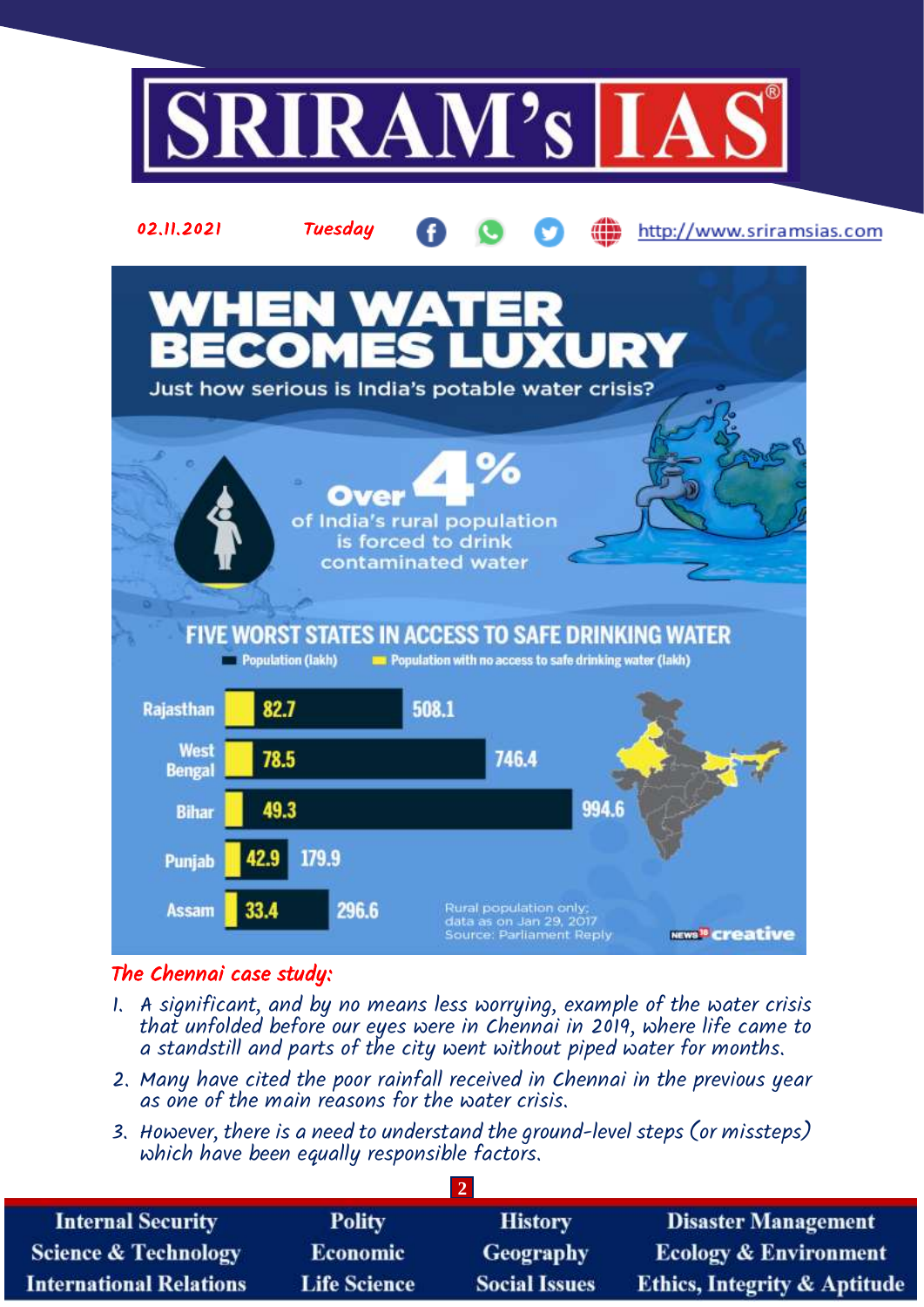

#### 02.11.2021 Tuesday **(iii)** http://www.sriramsias.com

- 4. Chief among these is that the city has been built by incrementally encroaching floodplains and paving over lakes and wetlands that would have otherwise helped the process of recharging groundwater. The lack of space for water to percolate underground prevented rainwater from recharging the aquifers.
- 5. This was further exacerbated by the loss of green cover (which would have otherwise helped water retention) to make way for infrastructure projects.
- 6. Such a situation, on the one hand, leads to flooding during normal rainfall due to stagnation, and on the other hand, leads to drought-like conditions due to the prevention of underground water storage.

It is only that this situation was more magnified in Chennai, but other cities in India would echo these manifestations in varying degrees owing to a lack of sustainable urban planning.

### Need for synergy

- 1. If the Government is serious about addressing the water crisis in urban areas, the Ministry of Water Resources must reconfigure its relationship with other Ministries and Departments (Urban Development, Local Self-Government and Environment).
- 2. This would be for enhanced integration and coordination through effective land and water zoning regulations that protect urban water bodies, groundwater sources, wetlands and green cover while simultaneously working to enhance wastewater recycling and water recharge activities targeting aquifers and wells through rainwater harvesting.



**3**

**Internal Security Science & Technology International Relations** 

**Polity** Economic **Life Science** 

**History** Geography **Social Issues** 

**Disaster Management Ecology & Environment Ethics, Integrity & Aptitude**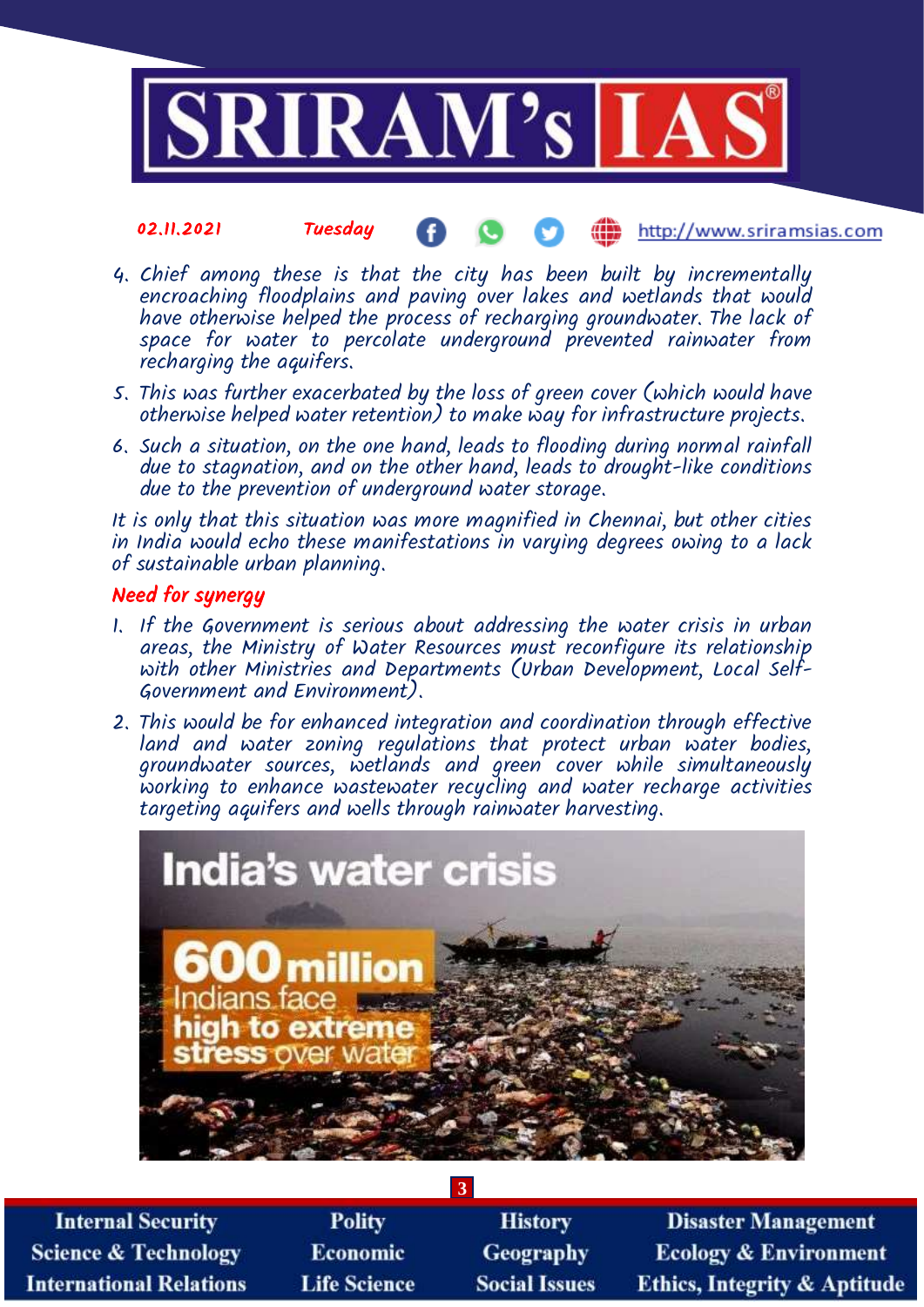

### 02.11.2021 Tuesday http://www.sriramsias.com

## The case study of rural Punjab

- 1. In rural areas, the situation is no different, as the acute water crisis in Punjab shows. The draft report of the Central Ground Water Board concluded that Punjab would be reduced to a desert in 25 years if the extraction of its groundwater resources continues unabated.
- 2. 82% of Punjab's land area has seen a huge decline in groundwater levels, wherein 109 out of 138 administrative blocks have been placed in the 'over exploited' category.
- 3. Groundwater extraction which was at 35% in the 1960s and 1970s, rose to 70% post the Green Revolution  $-$  a period which saw governments subsidising power for irrigation that left tubewells running for hours.
- 4. Concomitantly, the cultivation of water-intensive crops such as paddy has further aggravated water depletion, even turning water saline.
- 5. Immediate measures need to be taken to manage and replenish groundwater, especially through participatory groundwater management approaches with its combination of water budgeting, aquifer recharging and community involvement.
- 6. At the sectoral level, the Ministries and Departments of water resources must coordinate efforts with their counterparts in agriculture, the environment and rural development for greater convergence to achieve water and food security.
- 7. At the disciplinary level, governance and management should increasingly interact and draw from the expertise of fields such as hydrology (watershed sustainability), hydrogeology (aquifer mapping and recharge) and agriculture sciences (water-sensitive crop choices and soil health).
- 8. Again, the importance given to groundwater conservation should not ignore surface water conservation including the many rivers and lakes which are in a critical and dying state due to encroachment, pollution, overabstraction and obstruction of water flow by dams.

| <b>Internal Security</b>        | <b>Polity</b>       | <b>History</b>       | <b>Disaster Management</b>              |  |  |  |
|---------------------------------|---------------------|----------------------|-----------------------------------------|--|--|--|
| <b>Science &amp; Technology</b> | <b>Economic</b>     | Geography            | <b>Ecology &amp; Environment</b>        |  |  |  |
| <b>International Relations</b>  | <b>Life Science</b> | <b>Social Issues</b> | <b>Ethics, Integrity &amp; Aptitude</b> |  |  |  |